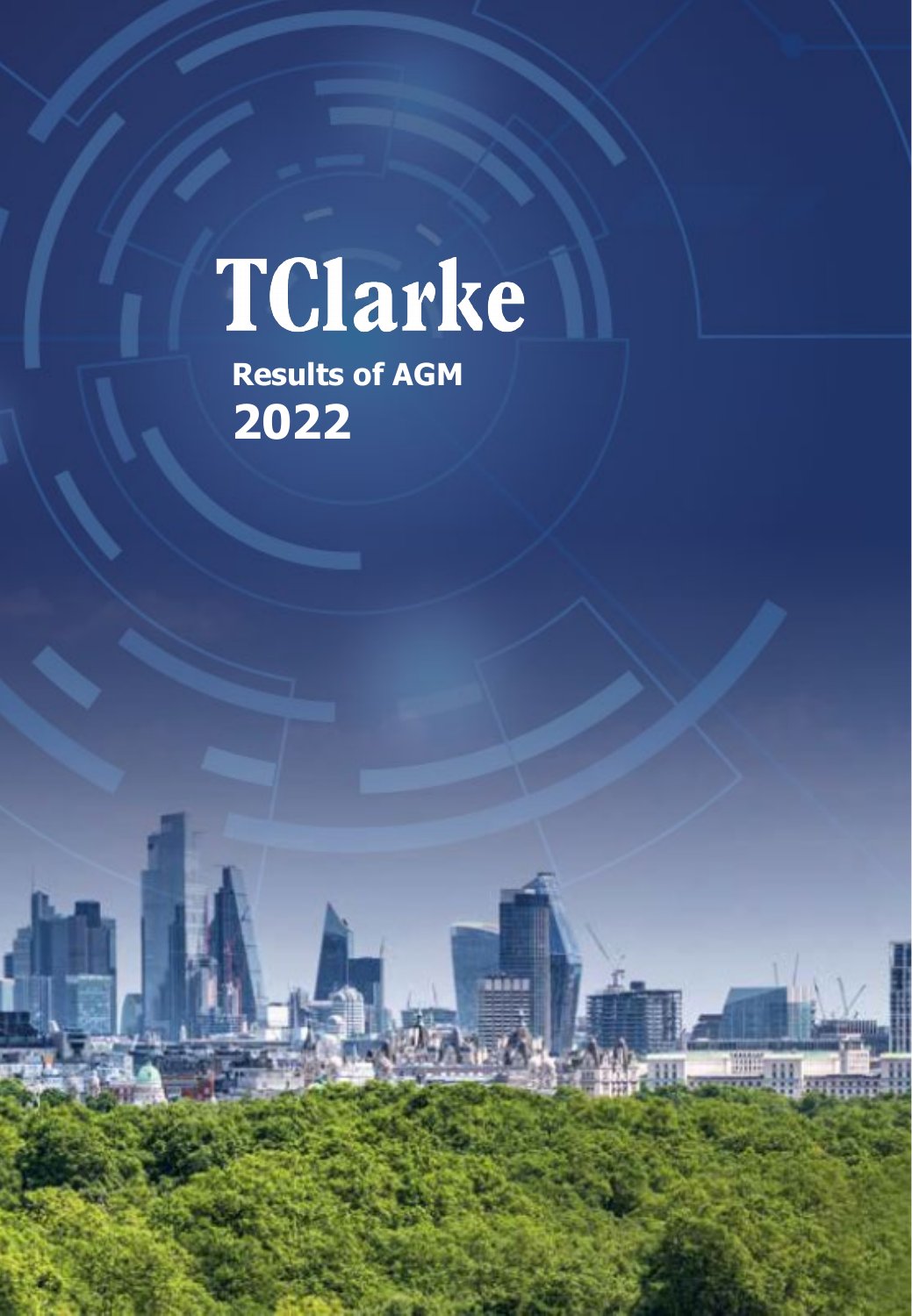# **TClarke plc ("the Company") Result of Annual General Meeting ("AGM")**

11 May 2022

The Company announces the result of voting on the resolutions at its Annual General Meeting ("AGM") held on Wednesday 11 May 2022, as set out in the AGM notice.

A poll was held on each of the resolutions and all resolutions were duly passed by the required majority. Resolutions 1 to 14 were passed as ordinary resolutions, and resolutions 15 to 18 were special resolutions.

The results of the poll were as follows:

| <b>Ordinary Resolutions</b> |                                                                                                                      | <b>Votes</b><br>for | $\frac{0}{0}$ | <b>Votes</b><br>against | $\frac{0}{0}$ | <b>Total</b><br>votes | <b>Votes</b><br>withheld |
|-----------------------------|----------------------------------------------------------------------------------------------------------------------|---------------------|---------------|-------------------------|---------------|-----------------------|--------------------------|
| 1.                          | To receive and adopt the<br>Annual Report and Financial<br>Statements 2021                                           | 11,111,586          | 99.95%        | 5,190                   | 0.5%          | 11,116,776            | $\mathbf 0$              |
| 2.                          | To approve the Directors'<br><b>Remuneration Report</b>                                                              | 11,044,882          | 99.50%        | 55,814                  | 0.5%          | 11,100,696            | 16,080                   |
| 3.                          | To approve the final<br>dividend                                                                                     | 11,116,776          | 100%          | 0                       | 0.00%         | 11,116,776            | $\pmb{0}$                |
| 4.                          | To re-elect Mike Crowder as a<br>Director                                                                            | 11,098,958          | 99.86%        | 15,597                  | 0.14%         | 11,114,555            | 2,221                    |
| 5.                          | To re-elect Mark Lawrence as<br>a Director                                                                           | 11,103,194          | 99.88%        | 13,582                  | 0.12%         | 11,116,776            | 0                        |
| 6.                          | To re-elect Trevor Mitchell as<br>a Director                                                                         | 11,095,989          | 99.86%        | 15,597                  | 0.14%         | 11,111,586            | 5,190                    |
| 7.                          | To re-elect Peter Maskell as a<br>Non-Executive Director                                                             | 11,095,783          | 99.88%        | 13,582                  | 0.12%         | 11,109,365            | 7,411                    |
| 8.                          | To re-elect Iain McCusker as a<br>Non-Executive Director                                                             | 11,082,768          | 99.74%        | 28,818                  | 0.26%         | 11,111,586            | 5,190                    |
| 9.                          | To elect Jonathan Hook as a<br>Non-Executive Director                                                                | 11,095,983          | 99.88%        | 13,382                  | 0.12%         | 11,109,365            | 7,411                    |
|                             | 10. To elect Aysegul Sabanci as a<br>Non-Executive Director                                                          | 11,080,690          | 99.74%        | 28,675                  | 0.26%         | 11,109,365            | 7,411                    |
|                             | 11. To re-appoint<br>PricewaterhouseCoopers LLP<br>as auditors                                                       | 11,052,265          | 99.62%        | 41,934                  | 0.38%         | 11,094,199            | 22,577                   |
|                             | 12. To authorise the Audit<br>Committee to fix the auditor's<br>remuneration                                         | 11,073,010          | 99.80%        | 21,996                  | 0.2%          | 11,095,006            | 21,770                   |
|                             | 13. To make political donations<br>not exceeding £10,000 in<br>total                                                 | 10,934,189          | 98.47%        | 170,411                 | 1.53%         | 11,104,600            | 12,176                   |
|                             | 14. To authorise the Directors to<br>allot securities in accordance<br>with Section 551 of the<br>Companies Act 2006 | 10,987,412          | 98.90%        | 121,784                 | 1.10%         | 11,109,196            | 16,580                   |